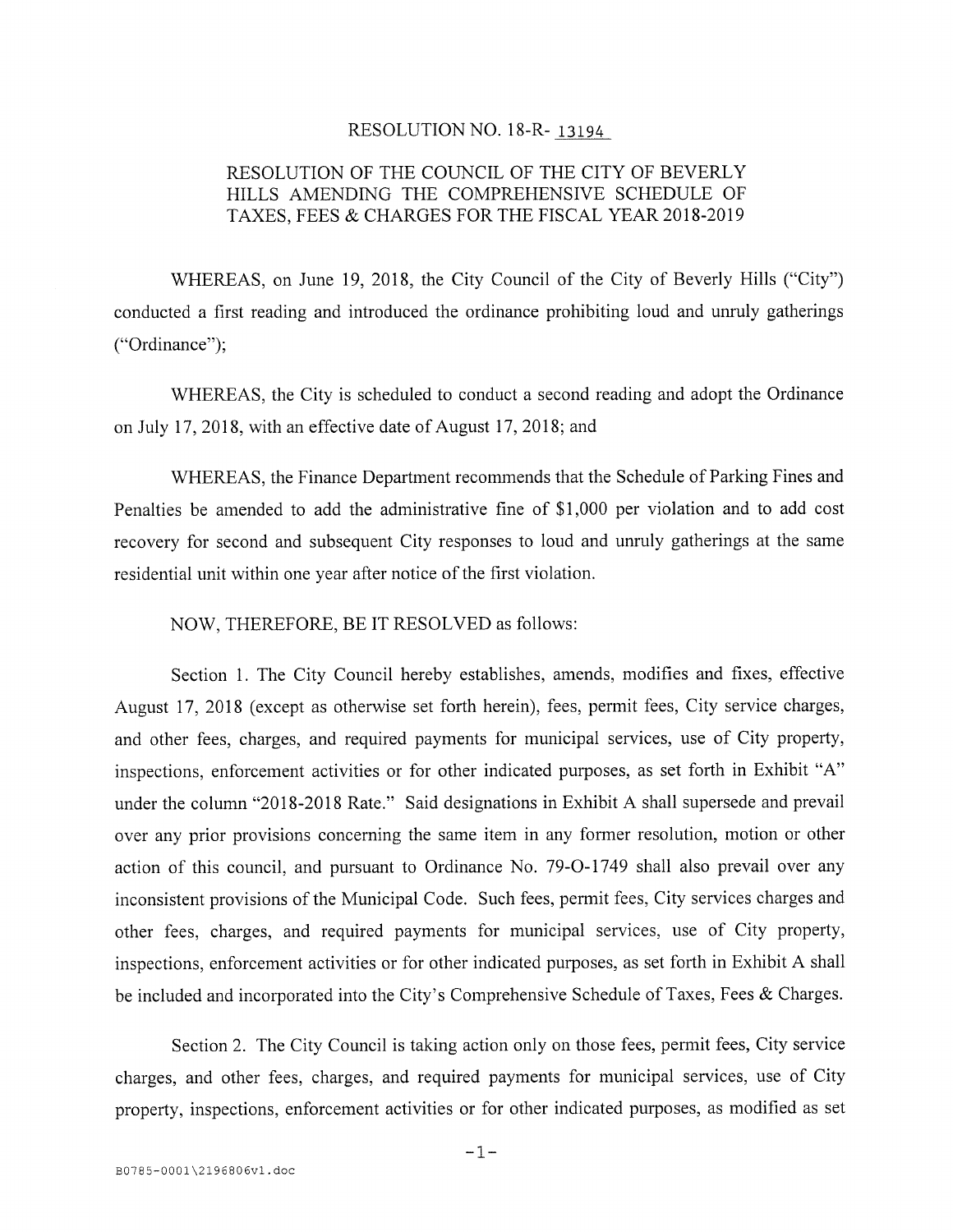forth herein. The (i) remaining fees, permit fees, City services charges, and other fees, charges, and required payments for municipal services, use of City property, inspections, enforcement activities or for other indicated purposes as set forth in the current Comprehensive Schedule of Taxes, Fees & Charges; (ii) taxes that are adjusted automatically without City Council approval; and (iii) fees, permit fees, City service charges, and other fees, charges, and required payments for municipal services, use of city property, inspections, enforcement activities or for other indicated purposes as set forth in any resolution(s) adopted by the City Council, have not been readopted or revised.

Section 3. The City Clerk shall certify to the adoption of this resolution and shall cause this resolution and his certification to be entered in the Book of Resolutions of the City Council of this City.

Adopted: July 17, 2018

JUĽIAN A. GOLD, M.D. Mayor of the City of Beverly Hills, California

 $\mathcal{L}$  at the  $\mathcal{L}$ (SEAL) **BYRON** City Clerk

LAURENCE S. WIENER MAHDI ALUZRI City Attorney City Manager

APPROVED AS TO FORM: APPROVED AS TO CONTENT:

DON HARRISON Budget and Revenue Officer